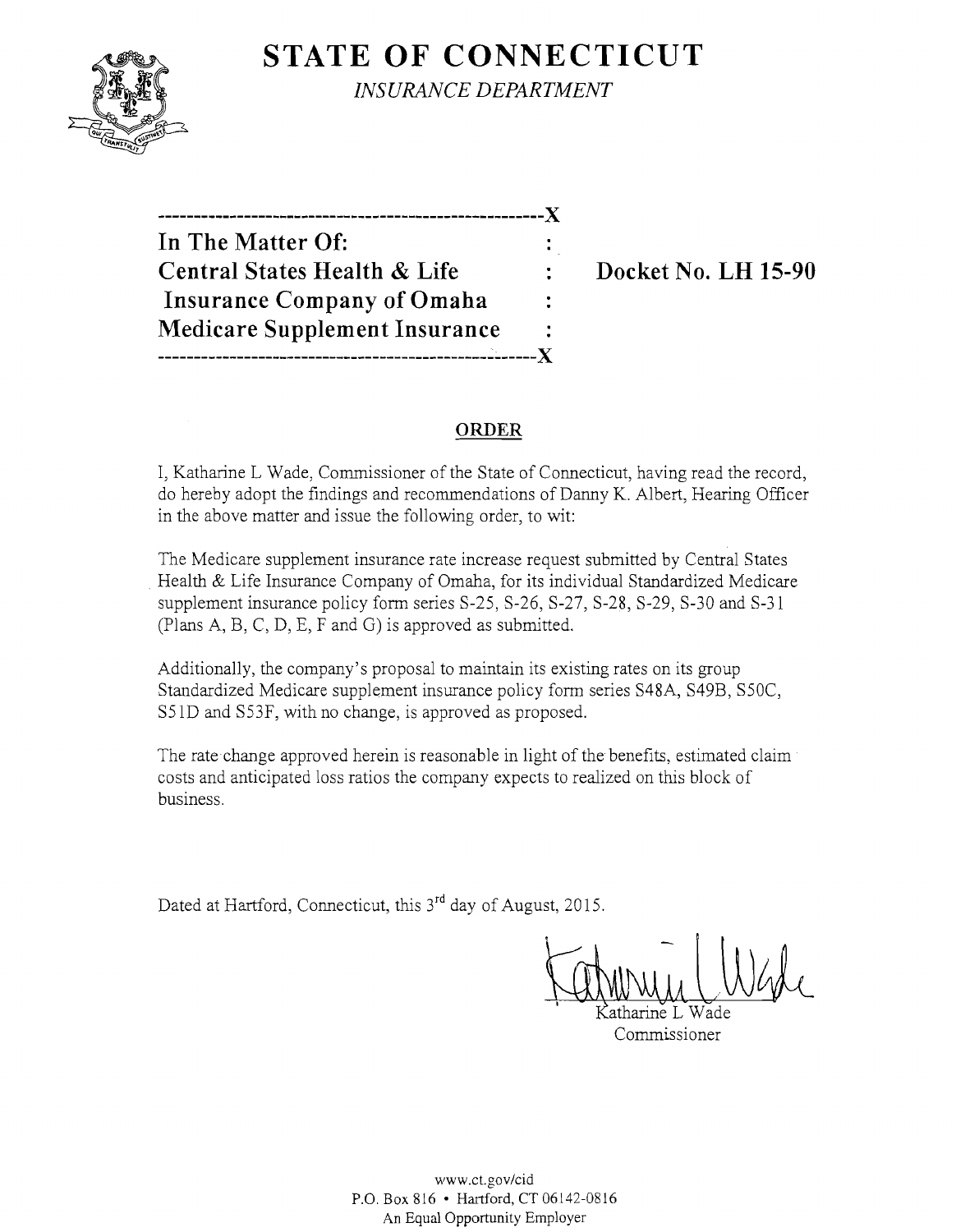## **STATE OF CONNECTICUT**



*INSURANCE DEPARTMENT* 

-----------------------------------------------)( **In The Matter Of: Central States Health & Life : Docket No. LH 15-90 Insurance Company of Omaha Medicare Supplement Insurance** -----------------------------------------------)(

## **PROPOSED FINAL DECISION**

## 1. **INTRODUCTION**

The Insurance Commissioner of the State of Connecticut is empowered to review rates charged for individual and group Medicare supplement policies sold to any resident of this State who is eligible for Medicare. The source for this regulatory authority is contained in Chapter 700c and Section 38a-495a of the Connecticut General Statutes.

After due notice a hearing was held at the Insurance Department in Hartford on July 23, 2015 to consider whether or not the rate increase requested by Central States Health  $\&$ Life Insurance Company of Omaha on its individual standardized Medicare supplement business should be approved.

No members from the general public attended the hearing.

No Company representatives from Central States attended the hearing.

The hearing was conducted in accordance with the requirements of Section 38a-474, Connecticut General Statutes, the Uniform Administrative Procedures Act, Chapter 54 of the Connecticut General Statutes, and the Insurance Department Rules of Practice, Section 3 8a-8-l et seq. of the Regulations of Connecticut State Agencies.

A Medicare supplement (or Medigap) policy is a private health insurance policy sold on an individual or group basis, which provides benefits that are additional to the benefits, provided by Medicare. For many years Medicare supplement policies have been highly regulated under both state and federal law to protect the interests of persons eligible for Medicare who depend on these policies to provide additional coverage for the costs of health care.

Effective December 1, 2005, Connecticut amended its program of standardized Medicare supplement policies in accordance with Section 38a-496a of the Connecticut General Statutes, and Sections 38a-495a-1 through 38a-495a-21 of the Regulations of Connecticut Agencies. This program, which conforms to federal requirements, provides that all

> www.ct.gov/cid P.O. Box 816 • Hartford, CT 06142-0816 An Equal Opportunity Employer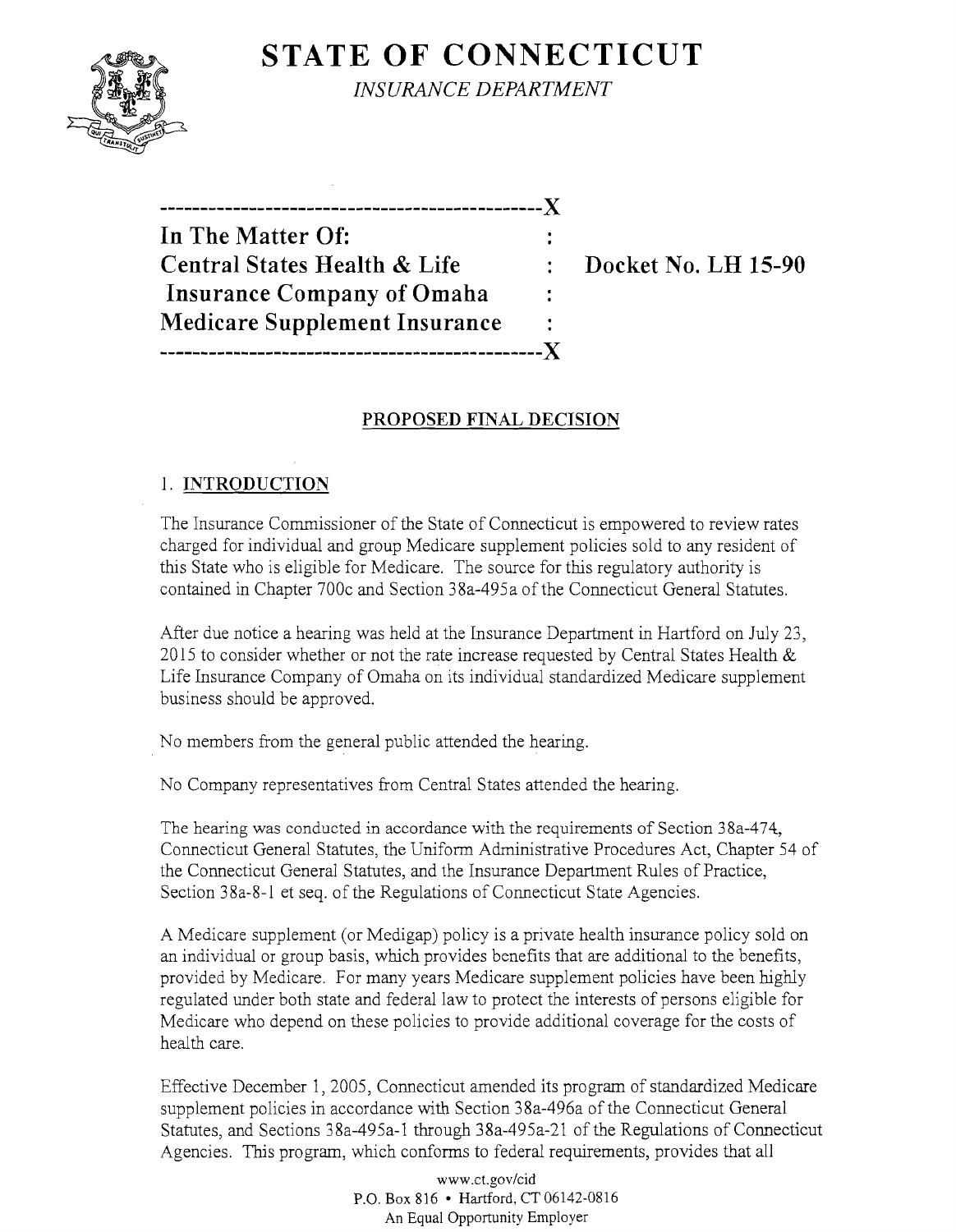"core" package of benefits known as Plan A. Insurers may also offer any one or more of eleven other plans (Plans B through N).

Effective January 1, 2006, in accordance with Section 38a-495c of the Connecticut General Statutes (as amended by Public Act 05-20) premiums for all Medicare supplement policies in the state must use community rating. Rates for Plans A through N must be computed without regard to age, gender, previous claims history or the medical condition of any person covered by a Medicare supplement policy or certificate.

The statute provides that coverage under Plan A through N may not be denied on the basis of age, gender, previous claims history or the medical condition of any covered person. Insurers may exclude benefits for losses incurred within six months from the effective date of coverage based on a pre-existing condition.

Effective October 1, 1998, carriers that offer Plan B or Plan C must make these plans as well as Plan A, available to all persons eligible for Medicare by reason of disability.

Insurers must also make the necessary arrangements to receive notice of all claims paid by Medicare for their insureds so that supplemental benefits can be computed and paid without requiring insureds to file claim forms for such benefits. This process of direct notice and automatic claims payment is commonly referred to as "piggybacking" or "crossover".

Sections 38a-495 and 38a-522 of the Connecticut General Statutes, and Section 38a-495a-1 0 of the Regulations of Connecticut Agencies, state that individual and group Medicare supplement policies must have anticipated loss ratios of 65% and 75%, respectively. Under Sections 38a-495-7 and 38a-495a-1 0 of the Regulations of Connecticut Agencies, filings for rate increases must demonstrate that actual and expected losses in relation to premiums meet these standards, and anticipated loss ratios for the entire future period for which the requested premiums are calculated to provide coverage must be expected to equal or exceed the appropriate loss ratio standard.

Section 38a-473 of the Connecticut General Statutes provides that no insurer may incorporate in its rates for Medicare supplement policies factors for expenses that exceed 1SO% of the average expense ratio for that insurer's entire written premium for all lines of health insurance for the previous calendar year.

### II. **FINDING OF FACT**

After reviewing the exhibits entered into the record of this proceeding, and utilizing the experience, technical competence and specialized knowledge of the Insurance Department, the undersigned makes the following findings of fact: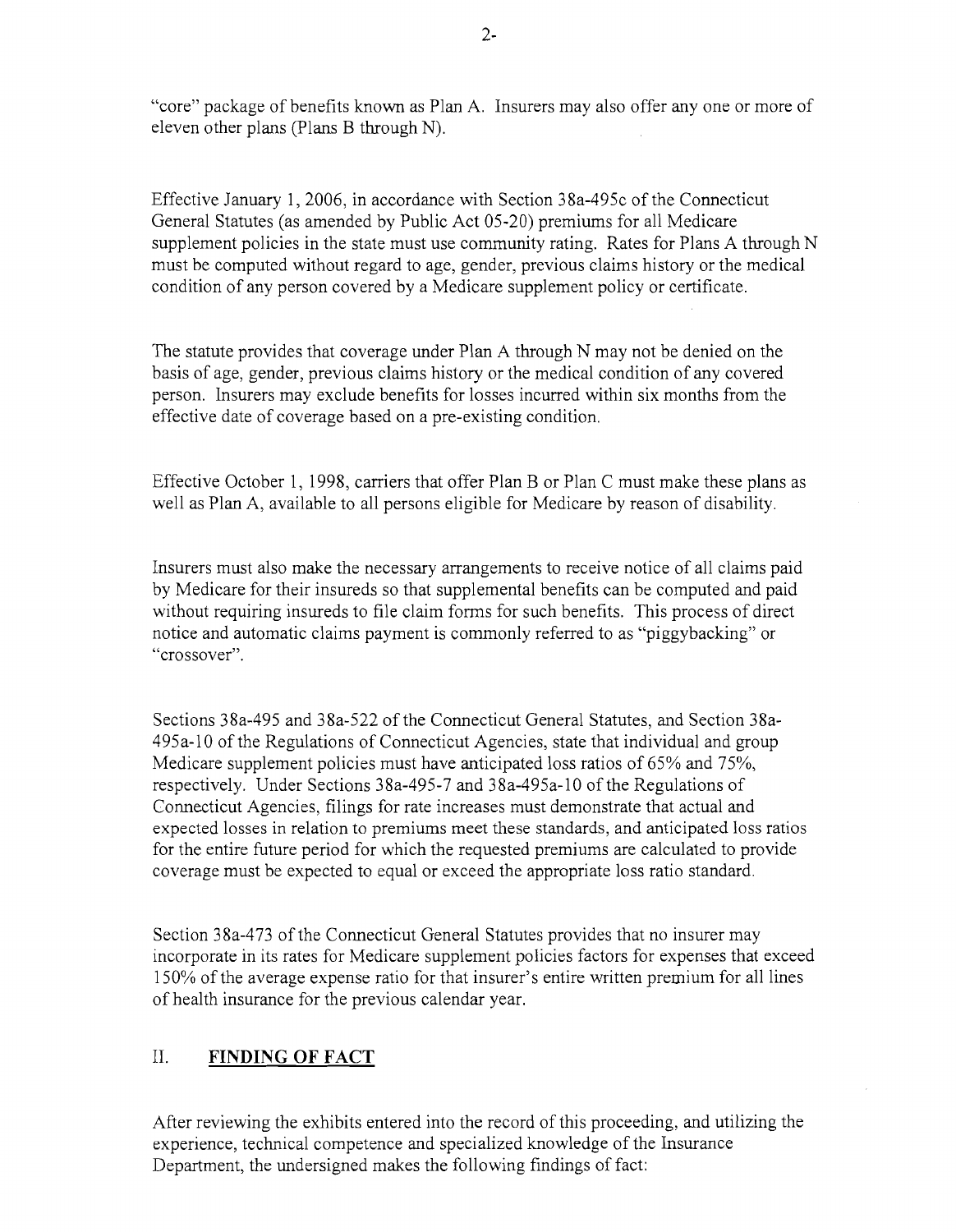|               | Proposed      | Individual      |
|---------------|---------------|-----------------|
| Plan          | Rate Increase | Form            |
| Α             | 5.0%          | S <sub>25</sub> |
| B             | 5.0%          | S <sub>26</sub> |
| $\mathcal{C}$ | 5.0%          | S <sub>27</sub> |
| D             | 5.0%          | S <sub>28</sub> |
| Ε             | 5.0%          | S <sub>29</sub> |
| F             | 5.0%          | S30             |
| G             | 5.0%          | S31             |

1. Central States Health & Life Company of Omaha (CSO) has requested the following rate increases on its individual, and group standardized Medicare supplement plans:

No rate change is being requested for the group forms (S48, S49, S50, S51 and S53)

2. In-force counts are as of December 31, 2014:

|      | Connecticut      | Connecticut      | Nationwide     | Nationwide       |
|------|------------------|------------------|----------------|------------------|
| Plan | $In-Force (Ind)$ | In-Force $(Grp)$ | In-Force (Ind) | In-Force $(Grp)$ |
| A    |                  |                  | 132            |                  |
| B    |                  |                  | 205            | 24               |
|      | 22               |                  | 744            | 276              |
| D    |                  |                  | 882            | 18               |
| E    |                  | n/a              |                | n/a              |
| F    | 122              | 15               | 979            | 630              |
|      |                  | n/a              | 69             | n/a              |

- 3. The last rate increase approved for all Plans except for Plan D was effective  $9/1/06$ , and at a level of 12.0%, except for Plan E which was 5%. The last rate increase for Plan D was 7.0%, effective 7/1/03. The group policies had the same level of rate increases as the corresponding individual policies.
- 4. The subject policies were agent and broker solicited. All policy forms represent a closed block of business.
- 5. CSO certified that their expense factors are in compliance with section 38a-473, C.G.S.
- 6. CSO has conformed to subsection (e) of section 38a-495c, C.G.S. regarding the automatic claims processing requirement.
- 7. The proposed rates are designed to satisfy the Connecticut statutory loss ratio of 65% for individual and 75% for group.
- 8. The individual and group plan loss ratios, in Connecticut, for 2013, 2014 and inception-to-date are as follows, 74.75%, 79.28% and 72.20% respectively.